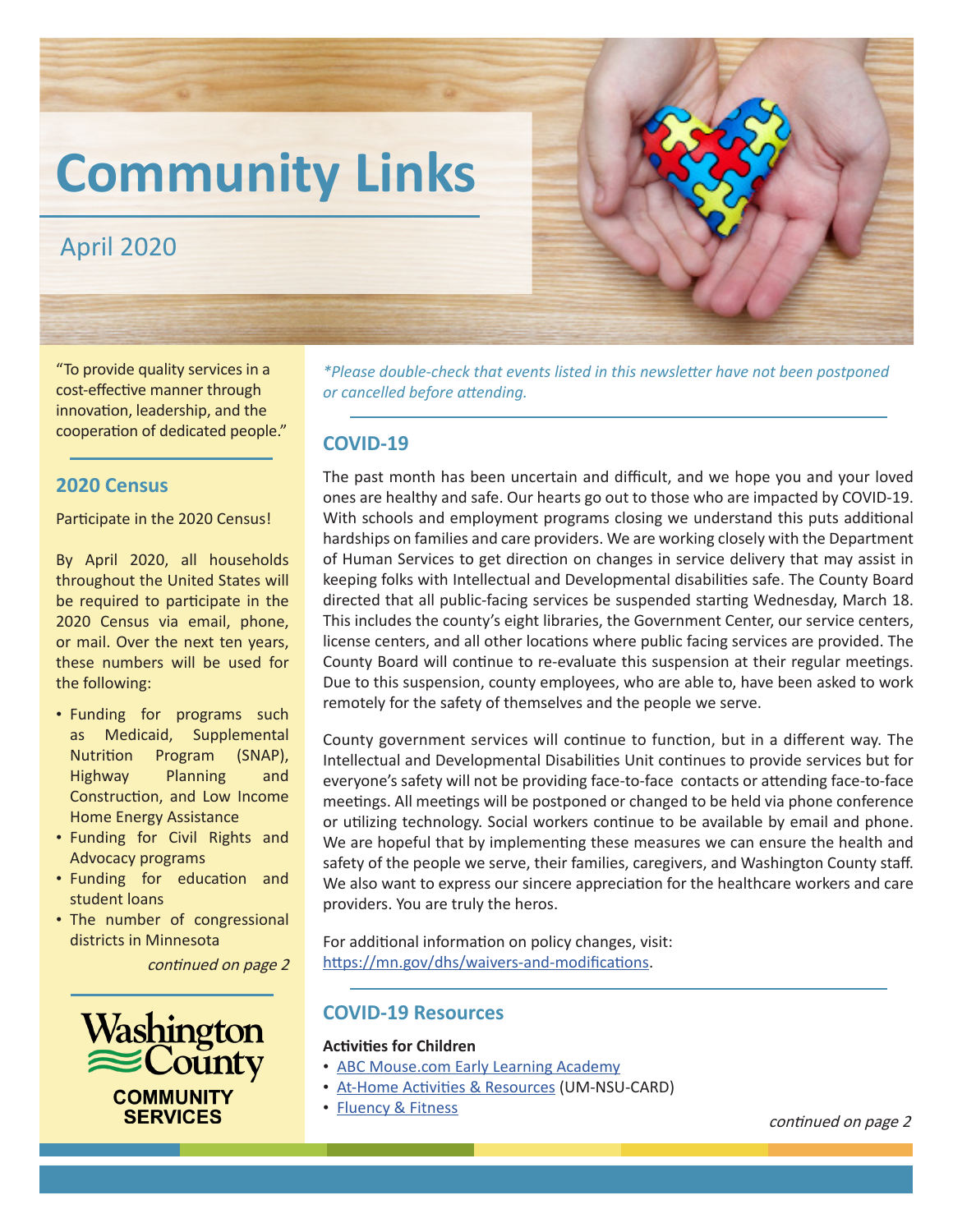### continued from 2020 Census on page 1

Due to the high participation rate in 2010, Minnesota received high amounts of funding in these areas over the past 10 years. To ensure this funding continues, MCD is encouraging full participation for everyone in the 2020 Census.

While the Census no longer tracks which individuals have disabilities, the Census Bureau has identified people with disabilities as a group that is "hard-to-count," mainly because past versions of the Census were inaccessible. This year the Census will be accessible. Census emails follow Section 508 accessibility laws and paper copies can be requested in Braille or large print. The Census is also translated into 59 different languages, including ASL (in video format).

Participating in the Census does not make your information public. According to Title 13 of U.S. Code, data collected for the Census is secure and safe. Information from the Census is not shared with any other government entity.

For more information, visit [www.disability.state.mn.us/](https://www.disability.state.mn.us/census-2020/) [census-2020.](https://www.disability.state.mn.us/census-2020/)

# **SECAC Disability Walk 2020**

We are excited to host our first "DisAbility Pride Walk" on Sunday, **May 17, 2020** at Normandale Lake in Bloomington, MN. This opportunity will engage members of the community, children, and adults with special needs and their caregivers, family, and friends to raise awareness and show their support. This event is the first of its kind in Bloomington; it is free and open to the public.

### continued from COVID-19 Resources on page 1

• [How to Survive the Corona Quarantine With Your Kids Home](https://drive.google.com/file/d/1egj449JfFIklU2R2W5z7eNQRlflmm_xe/view?fbclid=IwAR0mg53jKl8yZylrqM1snByCcJCs_XLdZIFWMFt6VLiCxz7akcIKptCkb7E)

### **Artist Supports**

- [COVID-19 Freelance Artist Resources](https://covid19freelanceartistresource.wordpress.com/)
- [Emergency Funding Resources for Artists](https://springboardforthearts.org/wp-content/uploads/2016/11/Emergency-Resources-2016.pdf?fbclid=IwAR0d1cbUZ8tvAZaeOziS57ubZ4cuH6xO2WxTzOgfTLe52kTkeGSOzJUeviQ) (Springboard for the Arts)

### **Childcare**

- [Cities Care Collective](https://www.facebook.com/CitiesCareCollective/): Facebook group connecting people in need of childcare with providers offering paid or volunteer support.
- [MN COVIDsitters:](https://www.mncovidsitters.org/) U of M nursing students helping healthcare providers in the Twin Cities/Metro Area manage their households while serving at the frontlines during the coronavirus outbreak.
- [YMCA:](https://www.ymcamn.org/) Check your local chapter.
- **[YMCA Update Hub](https://www.ymcamn.org/update-hub):** Site cancellations and postponed events.

### **Clothing**

• [Keen Footwear](https://www.keenfootwear.com/?fbclid=IwAR2afM0dg7JlKGlDTBiI4x7AWyeVXk3Cu9R9cW4PQdzP-YpcO8vJSXkuldo)

### **Delivery Services**

• [COVID-19 Delivery Twin Cities Metro, MN:](https://www.facebook.com/groups/1362018797338229/) A Facebook group o[f](https://www.facebook.com/groups/1362018797338229/
) community members volunteering to help each other with delivery and shopping.

### **Fitness**

- [Big River Yoga Minneapolis Schedule](https://www.bigriveryoga.com/minneapolis-yoga-class-schedule?fbclid=IwAR3NMeRoivJb5nIF3kAYcvkcgOioNz9rfyHHe9IpObcXPv0GefalJtPsfOE)
- [Peloton App: Extended Free Trial to 90 Days](https://www.onepeloton.com/digital/checkout/digital-90d)
- [Planet Fitness to Offer Free At-Home Workout Classes Via Live Stream](https://www.usatoday.com/story/money/2020/03/16/planet-fitness-offers-free-home-workout-classes-online/5062122002/?fbclid=IwAR0gnfw9NMwCgTE3nuGaSih8uOVJZRVFI03yjenjoZ6REp38MsYX_vsflWA) (*USA Today*)

### **Food**

- [FoodPantries.org](https://www.foodpantries.org/st/minnesota) (Minnesota Food Pantries)
- [Free Lunches to Students While K-12 Schools are Closed](https://kstp.com/coronavirus/list-of-restaurants-offering-free-lunches-while-schools-are-cloased/5674954/?fbclid=IwAR07pZ7wDUWynCaJBlJyceJfJeKDwqkNJz7MKF-uetaDD2Prfg_DYshulEA)
- [A Growing List of Restaurants Offering Free Meals](https://givemethemike.com/2020/03/15/a-growing-list-of-programs-and-restaurants-offering-food-to-families-in-minnesota/#Minneapolis)
- [MealConnect](https://mealconnect.org/)
- [Minnesota Food Helpline](http://www.hungersolutions.org/programs/mn-food-helpline/?fbclid=IwAR0wp5jk5qmGmhhoS-e0OFreurfj-fpv0F3CWpJDK0gP9GvC4-0yn_jTSFw) (Hunger Solutions)
- [Providing Urgently Needed Meals Around the Clock Our Response to Coronavirus](https://www.2harvest.org/our-impact/coronavirus.html#.XoO7-MLsY2x)  (Second Harvest Heartland)
- SNAP: Apply over the phone by calling 844-764-5513 or 651-209-7963 or visit [www.2harvest.org/SNAP](https://www.2harvest.org/who--how-we-help/services-and-programs/programs/snap-outreach.html#.XoO7OcLsY2w)

### **Internet**

- [Charter to Offer Free Access to Spectrum Broadband and Wi-Fi for 60 Days for New](https://corporate.charter.com/newsroom/charter-to-offer-free-access-to-spectrum-broadband-and-wifi-for-60-days-for-new-K12-and-college-student-households-and-more)  [K-12 and College Student Households and More](https://corporate.charter.com/newsroom/charter-to-offer-free-access-to-spectrum-broadband-and-wifi-for-60-days-for-new-K12-and-college-student-households-and-more)
- [Comcast Announces Comprehensive COVID-19 Response to Help Keep Americans](https://corporate.comcast.com/covid-19)  [Connected to the Internet](https://corporate.comcast.com/covid-19)
- [Wireless Minneapolis: Free Temporary Services in Response to COVID-19](http://www.minneapolismn.gov/wireless/index.htm)

### **Remote Work**

• [Remote Working in the Era of COVID-19](https://moveminneapolis.org/)

### **Restricted Shopping for High Risk Groups**

- Cub: 6-7 a.m.
- Lund's & Byers's: 7-8 a.m.

### **School & Special Education**

• [Fact Sheet: Addressing the Risk of COVID-19 in Schools While Protecting the Civil](https://www2.ed.gov/about/offices/list/ocr/docs/ocr-coronavirus-fact-sheet.pdf)  [Rights of Students](https://www2.ed.gov/about/offices/list/ocr/docs/ocr-coronavirus-fact-sheet.pdf) (U.S. Dept. of Education: Office for Civil Rights)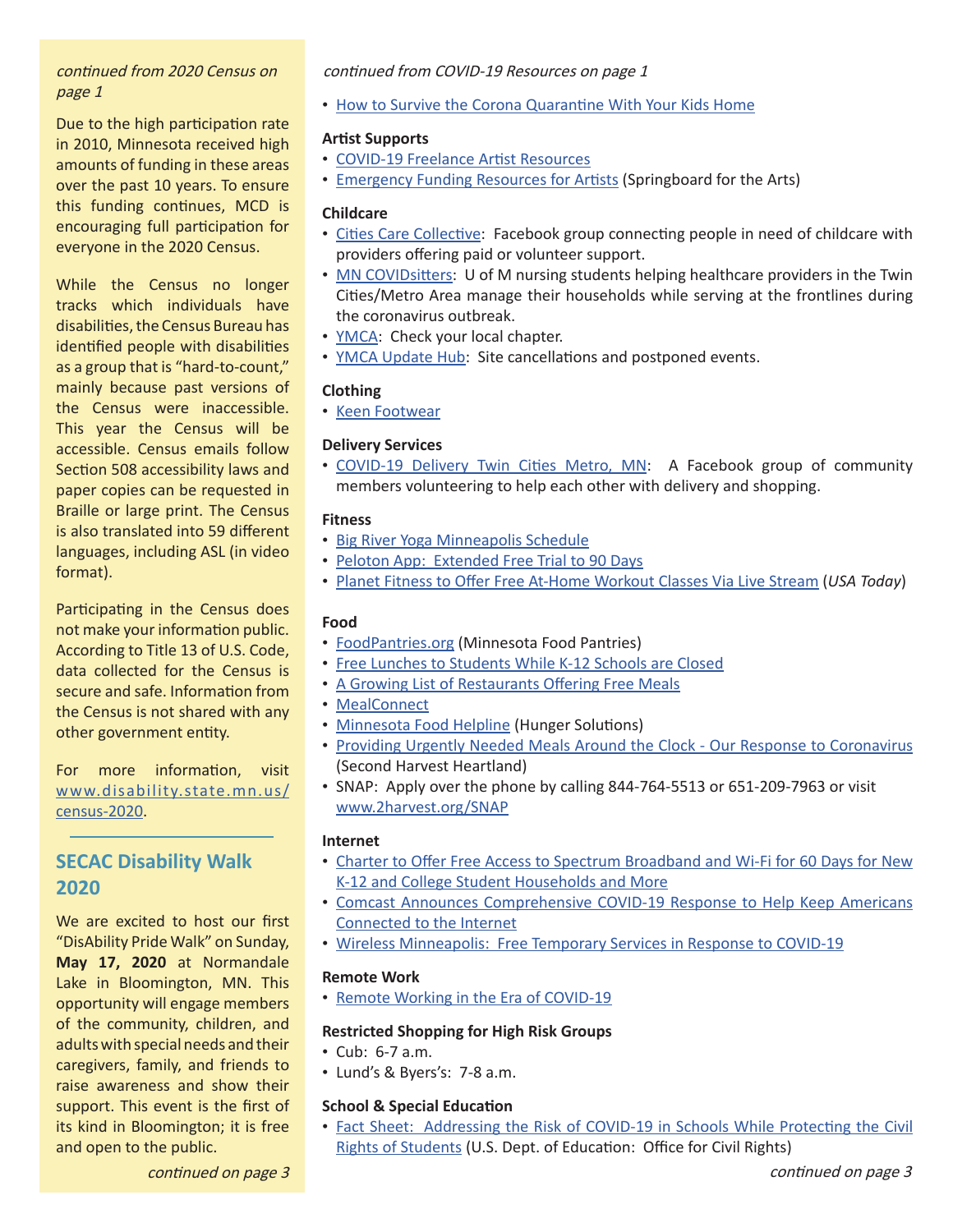### continued from SECAC Disability Walk 2020 on page 2

T-shirts are available to purchase by clicking the 'tickets' link. *If you would like to pick up your t-shirt prior to the event, please stop by Oak Grove Middle School cafeteria Friday, May 15 between 4-7 p.m.* You are also welcome to pick them up at the walk. We encourage everyone to pre-order their shirts if possible. This will help us get the correct amount of shirts ordered and a tally of participants for the walk. *No refunds or exchanges.*

Noon: Keynote speaker: Andrea Zuber, CEO of The Arc Minnesota followed by participants walking, rolling, and strolling around the lake in unity.

Sunday, May 17 • Noon-3 p.m. *Normandale Lake Bandshell* Bloomington, MN

Event will take place rain or shine! For questions about this event please contact: Andrea Pehrson by calling 952-681-6513 or emailing [apehrson@isd271.org.](mailto:apehrson%40isd271.org%20?subject=)

[Link to event](https://www.eventbrite.com/e/secac-disability-walk-2020-tickets-92137907963?aff=ebdssbdestsearch)

# **West Metro Learning Connections Summer Programs**

Summer programming at West Metro Learning Connections includes your choice of social skills therapy, therapeutic recreation, including day camp, as well as extended school year services.

### • **Social Skills Therapy**

Our social skills therapy courses provide instruction, demonstrations, modeling, practice, and promotion of transfer and generalization to increase skills and opportunities

continued on page 4

continued from COVID-19 Resources on page 2

• [Latest Guidance from Minnesota Department of Education on Special Education and](https://education.mn.gov/MDE/dse/sped/)  [COVID-19](https://education.mn.gov/MDE/dse/sped/)

### **Unemployment**

• [Minnesota Unemployment Insurance](https://uimn.org/)

### **Other**

- [AA Online Meetings During COVID-19](https://docs.google.com/document/d/1a71ccw7ihaWelksKwOp4AzAkYlVqSoKiN6Gsm38bKMU/preview?fbclid=IwAR3Tf2rttsHn9NkJB8_pNy8aq9Yv04Pp4B0-VPBvi7F7QNAWNVbGy2SNKBM&pru=AAABcRfCoxA*PL1rNB8IoN5mBF6iqbG4tA)
- [AA Phone Meetings](http://aaphonemeetings.org/?fbclid=IwAR3kTKPocmAtwz7_-h5XXcSiNArLao3oIT06hHntknVHNBzpwOJdQA5VNag)
- [COVID-19 Resources](https://docs.google.com/document/d/1w5rNLRPqIMURzGAP0gGTwILrbvzsG242O_A5gN7kX20/mobilebasic?fbclid=IwAR38n-2ODzN18vUlfObWDusx5YRv6MOmOPbzWz_43kZ2cs1zICUOJ3TxAsQ) (University of Minnesota Medical School Program in Health Disparities Research)
- [Greater Twin Cities COVID-19 Response & Recovery Fund](https://www.gtcuw.org/)
- [Minneapolis COVID-19 Resource Guide](https://docs.google.com/document/d/1LxE6Y0lf1czvEM-RGnrxnxsiwvILaAV6FNMOwNdGFqI/edit?fbclid=IwAR1XLvSXbazYTkkH_J9IJSunnSZ-OISRVJKn9th_BXP5BHkKv5AsGk-_J2g#)
- [Plain Language Booklets on COVID-19 for People with Disabilities](http://www.gmsavt.org/) (Green Mountain Self-Advocates)
- [Twin Cities/MN Mutual Aid Resources for COVID-19](https://docs.google.com/spreadsheets/d/1WaNZ8QR6dv8LI6HfLXFIE3OB3SmdsskNaobt6QZ8TBc/edit?fbclid=IwAR1-oc3wNt85BnFCT5BhNeG7TRrHVd-3xKJ2204bk2uwB0jegZpTZ0iETvU#gid=0)
- [Woodbury Coronavirus Resource Guide](https://woodburymag.com/woodbury-coronavirus-resource-guide) (*Woodbury Magazine*)

# **Washington County Adult & Disability Services: Resource List**

Programs, services, agencies, and other resources that are not a part of Washington County Community Services or contracted with Washington County Community Services do not constitute endorsement by Washington County. This list is not conclusive of all resources that may be available to support you, your family, or people you are supporting.

### **Chore Services**

- **Community Outreach**: Developed to assist older adults and individuals with disabilities living in the Stillwater Area School District (ISD #834). By engaging volunteers, Chore Services helps fill requests for basic home maintenance assistance, such as window washing, gardening, minor indoor repairs, and cleaning, with the goal of making it a little easier for individuals to remain living at home. *Community Thread cannot guarantee that applicants will be matched with a volunteer to fulfill requests.* Call 651-439-7434 or email [ChoreServices@CommunityThreadMN.org.](mailto:ChoreServices%40CommunityThreadMN.org?subject=)
- **Washington County's Sentence to Serve (STS)**: Provides lawn care, snow shoveling, and assistance with moving within Washington County. *Capacity is limited! Must have a referral from a case manager.*

### **Clothing**

- **Stone Soup**: Thrift store located in St. Paul Park that offers clothes and goods at very low prices. With a referral from a variety of agencies, including Washington County Community Services, you are able to receive a voucher for free goods. Call 651-458- 9786 or email [stonesoupthrift@yahoo.com](mailto:stonesoupthrift%40yahoo.com?subject=). Visit [www.stonesoupthriftshop.org](https://www.stonesoupthriftshop.org/ ).
- **Valley Outreach Clothing Closet**: Helps you meet your critical clothing needs. The selection of clothing available for all ages gives you the opportunity to ensure that growing children have clothes that fit, adults can dress confidently for the workplace, all individuals are warm and comfortably dressed in the winter months, and that all have access to the basic clothing needs of socks and underwear. Eligibility: Valley Outreach primarily serves households in the Stillwater school district area (ISD 834) whose income is at or below 200% of the Federal Poverty Guideline or who are in crisis. *Must bring identification and proof of residency each visit.* Contact Information: 1911 Curve Crest Blvd. West, Stillwater, Minnesota 55082. Call 651 430-2739 or email [info@valleyoutreachmn.org.](mailto:info%40valleyoutreachmn.org?subject=)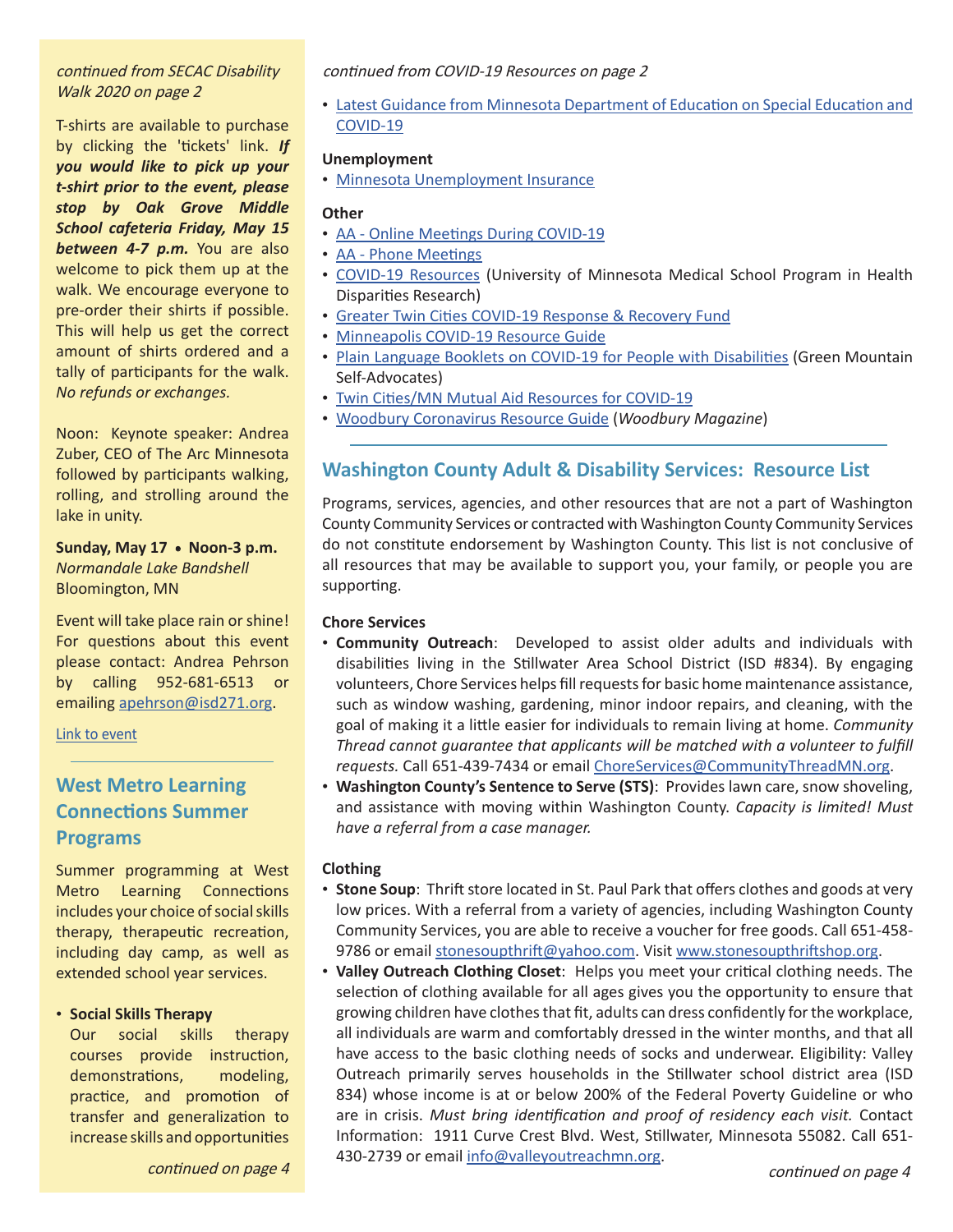### continued from West Metro Learning Connections Summer Programs on page 3

for positive social interactions.

[Learn more about Social Skills](https://www.wmlc.biz/our-services/summer/social-skills-therapy/) **[Therapy](https://www.wmlc.biz/our-services/summer/social-skills-therapy/)** 

### • **Therapeutic Recreation**

Therapeutic recreation incorporates recreation activities and social skills therapy into one engaging and effective program. Children with social skills deficits learn and practice the social skills necessary to enjoy outings with family and friends — as well as other typical social activities and situations at school and in the community.

### [Learn more about Therapeutic](https://www.wmlc.biz/our-services/summer/therapeutic-recreation/) [Recreation](https://www.wmlc.biz/our-services/summer/therapeutic-recreation/)

### • **Extended School Year**

At West Metro Learning Connections we offer the following for ESY:

- Social skills groups with goals and objectives relevant for almost all ASD IEP goals and objectives
- Individualized to address the critical objectives identified by the IEP team as required by ESY services
- Monitor and provide a written program review
- Attendance at IEP meetings

[Learn more about Extended](https://www.wmlc.biz/our-services/summer/esy/) [School Year](https://www.wmlc.biz/our-services/summer/esy/)

# **Updated Minnesota Austism Portal Now Live**

The [Minnesota Autism Resource](https://mn.gov/autism/) [Portal](https://mn.gov/autism/) has a new look and new navigation. The redesigned site better equips communities, parents, advocates, selfadvocates, and professionals with

### **Employment Support**

- **Goodwill Easter Seals**: Goodwill-Easter Seals Minnesota Work Incentives Connection provides specialized answers about the impact of work on government benefits. Call 1-800-976-6728 (toll-free) or 651-632-5113 (MN Relay – 711).
- **Metropolitan Center for Independent Living (MCIL)**: Able to provide benefits analysis to help you determine how much income you can earn and if/how it would affect your benefits. Call 651-646-8342.
- **Vocational Rehabilitation Services**: Can help you prepare for, find and keep a job, and live as independently as possible. Call 1-800-328-9095. Visit [https://mn.gov/](https://mn.gov/deed/job-seekers/disabilities) [deed/job-seekers/disabilities](https://mn.gov/deed/job-seekers/disabilities).
- **Washington County CareerForce** *(formerly known as the Workforce Center)*: Washington County CareerForce administers programs targeted to dislocated workers, low-income adults, disadvantaged youth and young adults, welfare-to-work participants, and low-income seniors. The goal is to help you become successful in securing and retaining jobs and to enhance marketable skills for the current labor market. Locations in Woodbury, Cottage Grove, and Forest Lake. Call 651-430-6455.

### **Financial Support**

- **Economic Support at Washington County**: In partnership with the Minnesota Department of Human Services, the Washington County Community Services Department administers programs that provide support to low income residents of Washington County, such as cash support, medical programs, food support, and child care assistance. For more information call 651-430-6455 or 1-844-711-1907. Visit [www.co.washington.mn.us/787/Economic-Support](https://www.co.washington.mn.us/787/Economic-Support) (applications and required forms can be submitted online!).
- **Family Support Grant**: Provides cash grants to families of children, under 25 years of age with a certified disability, residing at home. The goal of the program is to prevent or delay the out-of-home placement of children and promote family health and social well-being by enabling access to family-centered services and supports. Call 651-430-4145 or email [comsvsfamilysupportgrant@co.washington.mn.us](mailto:comsvsfamilysupportgrant%40co.washington.mn.us?subject=). Visit [www.co.washington.mn.us/2980/Family-Support-Grant-FSG.](https://www.co.washington.mn.us/2980/Family-Support-Grant-FSG)
- **Microgrants**: Gives grants of around \$1,000 for low-income people of potential to invest in their lives. The grants are designed to help people increase their income either through small business development or getting and retaining stable employment. Investments are usually made in three areas: education, small business, and transportation. Y*ou must be a person receiving support from a partner agency to be eligible for the grant:* [https://microgrants.net/partner-agencies](https://microgrants.net/partner-agencies/). For more information, call 612-200-8174 or email [info@microgrants.net](mailto:info%40microgrants.net?subject=). Visit [https://](https://microgrants.net/) [microgrants.net.](https://microgrants.net/)
- **Minnesota Microgrant Partnership**: Through The Arc, offers modest grants (\$500) to help people with disabilities to reach goals around competitive employment, inclusive housing, and community integration. These goals are important to them and for them.
	- Eligibility:
		- 18 or older and receive waiver or personal care services, or
	- 16 or older with a level 3 or 4 Individual Education Program (IEP) You must [apply online.](https://thearcminnesota.submittable.com/submit/b1a447fc-ad5e-48b5-a4b8-9de2891e95c5/the-minnesota-microgrant-partnership) For more information visit [https://arcminnesota.org/ways](https://arcminnesota.org/ways-we-can-help/scholarships-microgrants/minnesota-microgrant-partnership/)[we-can-help/scholarshipsmicrogrants/minnesota-microgrant-partnership.](https://arcminnesota.org/ways-we-can-help/scholarships-microgrants/minnesota-microgrant-partnership/)
- **Valley Outreach Emergency Fund**: The Emergency Fund provides financial assistance to individuals and families who are in crisis or transition. The Emergency Fund considers requests for help with: rent/mortgage, utilities, transportation,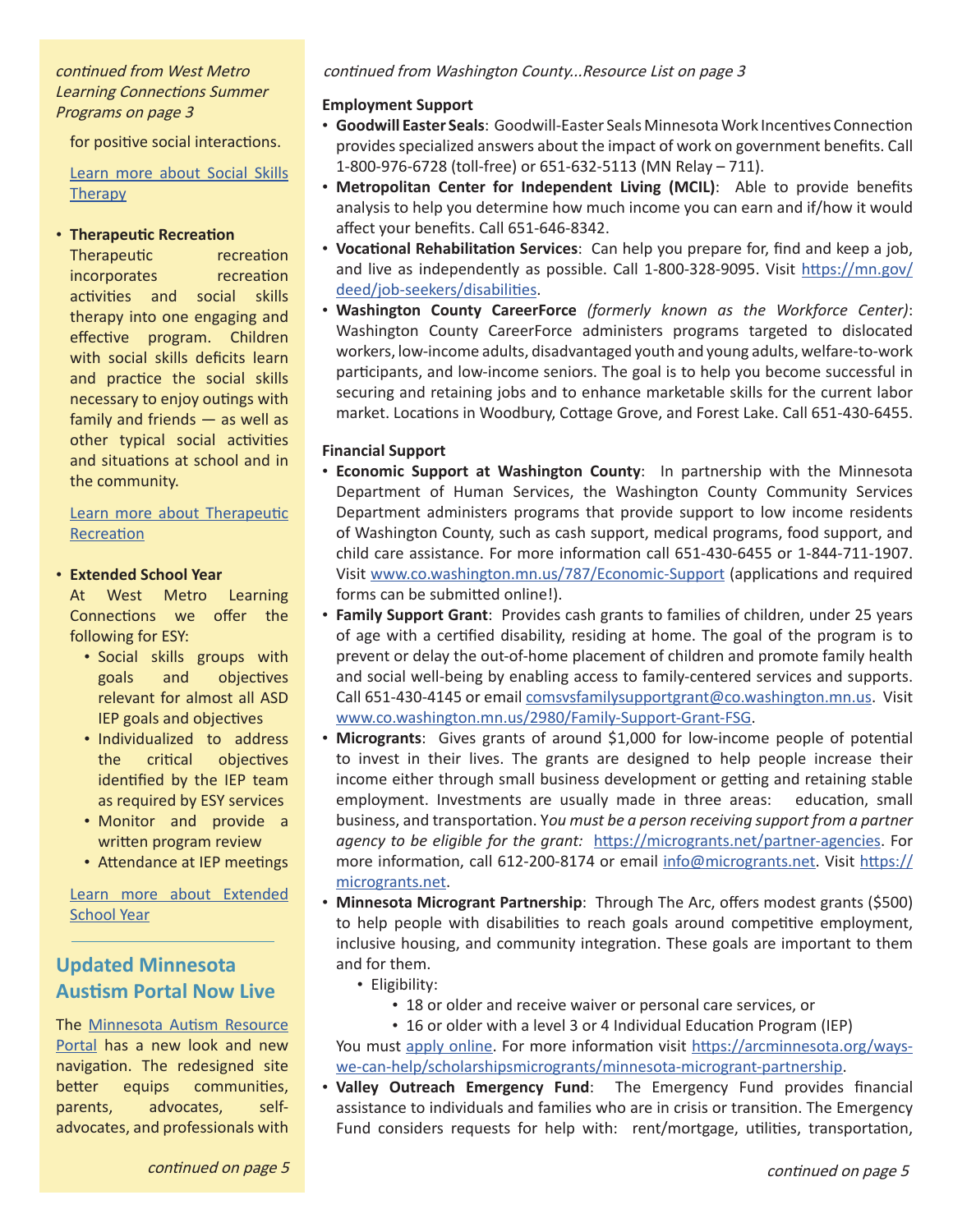# Minnesota Autism Portal Now Live on page 4

information and tools about autism spectrum disorder (ASD) or related disorders, and its impact on family life, education, and work in Minnesota. To learn more, view the [full announcement](https://www.dhs.state.mn.us/main/idcplg?IdcService=GET_DYNAMIC_CONVERSION&RevisionSelectionMethod=LatestReleased&dDocName=DHS-318638).

# **Roseville in Bloom**

*Roseville in Bloom* is a free public art event featuring 20 - 6 foot tall rose statues throughout Roseville in the summer of 2020. Local and regional artists will transform the rose statues into unique works of art.

Recognizing the success of statue events around the world such as the Cows in Europe and Chicago, the Peanuts characters in Saint Paul, and the many others, we are proud to be creating *20 Roses in 2020* throughout the city of Roseville to bring visitors to the area, showcase local artists, and generate social media buzz around Roseville. It will feature 20 - 6-foot-tall rose statues custom designed by Minnesota artists. The Roseville in Bloom statues will be on display throughout Roseville from **June 2020 through September 2020**.

We need local artists and sponsors to make this promotion a success. This is a unique opportunity to be part of a high visibility project. Click on the Artist Tab for information including how to submit designs, artist stipend, and more. Interested in sponsoring a rose statue click on the Sponsor Tab. Resident or visitor stay tuned for a digital map, events, and social media contests!

[www.visitroseville.com/roseville](https://www.visitroseville.com/roseville-in-bloom/)[in-bloom](https://www.visitroseville.com/roseville-in-bloom/)

# continued from Updated continued from ...Resource List on page 4

medical and dental emergencies, and other basic needs. Valley Outreach primarily serves households in the Stillwater school district area (ISD 834) whose income is at or below 200% of the Federal Poverty Guideline or who are in crisis. *Must bring identification and proof of residency each visit.* Contact Information: 1911 Curve Crest Blvd. West, Stillwater, Minnesota 55082. Call 651-430-2739 or email [info@](mailto:info%40valleyoutreachmn.org?subject=) [valleyoutreachmn.org.](mailto:info%40valleyoutreachmn.org?subject=)

**General Resources** (websites that offer a multitude of resources and support options)

- **Disability Hub MN**: A free statewide resource network that helps you solve problems, navigate the system, and plan for your future. Call 1-866-333-2466. Visit [https://disabilityhubmn.org](https://disabilityhubmn.org/).
- **MinnesotaHelp.Info**: A website that offers a variety of resources related to mental health, disabilities, seniors, waiver programs, caregivers, families, and transportation. Call 1-800-333-2433. Visit [www.minnesotahelp.info.](https://www.minnesotahelp.info/ )
- **Senior LinkAge Line®**: A free service from the state of Minnesota that connects older Minnesotans and their families with the help they need. Call 1-800-333-2433. Visit [www.seniorlinkageline.com.](https://www.seniorlinkageline.com/)
- **United Way 211**: Free and confidential service to explore resources and services surrounding employment, child care, heating assistance, etc. Call 2-1-1, 1-800-543- 7709 (toll free), or 651-291-0211 (cell phone). Visit [www.211unitedway.org.](https://www.211unitedway.org/)

### **Housing**

• **Bridging**: Is a 501(c)(3) nonprofit organization serving the greater Twin Cities, that provides donated furniture and household goods to families and individuals transitioning out of homelessness and poverty. Bridging provides a basic home setup to those who need most items necessary to create a comfortable and functioning home. The basic home set-up generally includes gently-used upholstered furniture, a kitchen table and chairs, a mattress and box spring, linens, dishes, artwork, and more. Locations in Roseville and Bloomington. Will deliver for a fee. *Referrals must be done by a human service provider, healthcare agency, or faith community.* If you have a case manager or social worker, ask them to contact Bridging for assistance in setting up an appointment. If you do not have a case manager or social worker, or they cannot refer you, please look at the agency finder list on the Bridging website. This is a list of agencies that may be able to assist you with getting an appointment. Questions, call 952-888-1105. Visit [www.bridging.org](https://www.bridging.org/).

# **Highland Friendship Club's Online Classes**

We are adding online classes - please join us! HFC's Fit with Friends with Nick Boyer is a super hit! So we are continuing them. But wait, there is more... We will continue using an online service called Zoom to hold the classes. Once you are registered, you will receive a follow-up email that contains the Zoom link.

### **Friday, April 3:**

• **Fit With Friends Online: 11:30 a.m.-12:30 p.m.**

During this class, we will complete a warm-up, stretch, and get moving together! The equipment you will need is: a chair, a pair of light dumbbells/plastic water bottles/ soup cans, and boxing gloves (optional).

• **Virtual Dance With St. Thomas Special Olympics: 6:30-8 p.m.** Come dance the night away with our friends from St. Thomas Special Olympics! They will be hosting a virtual dance party for any HFC members that wish to join.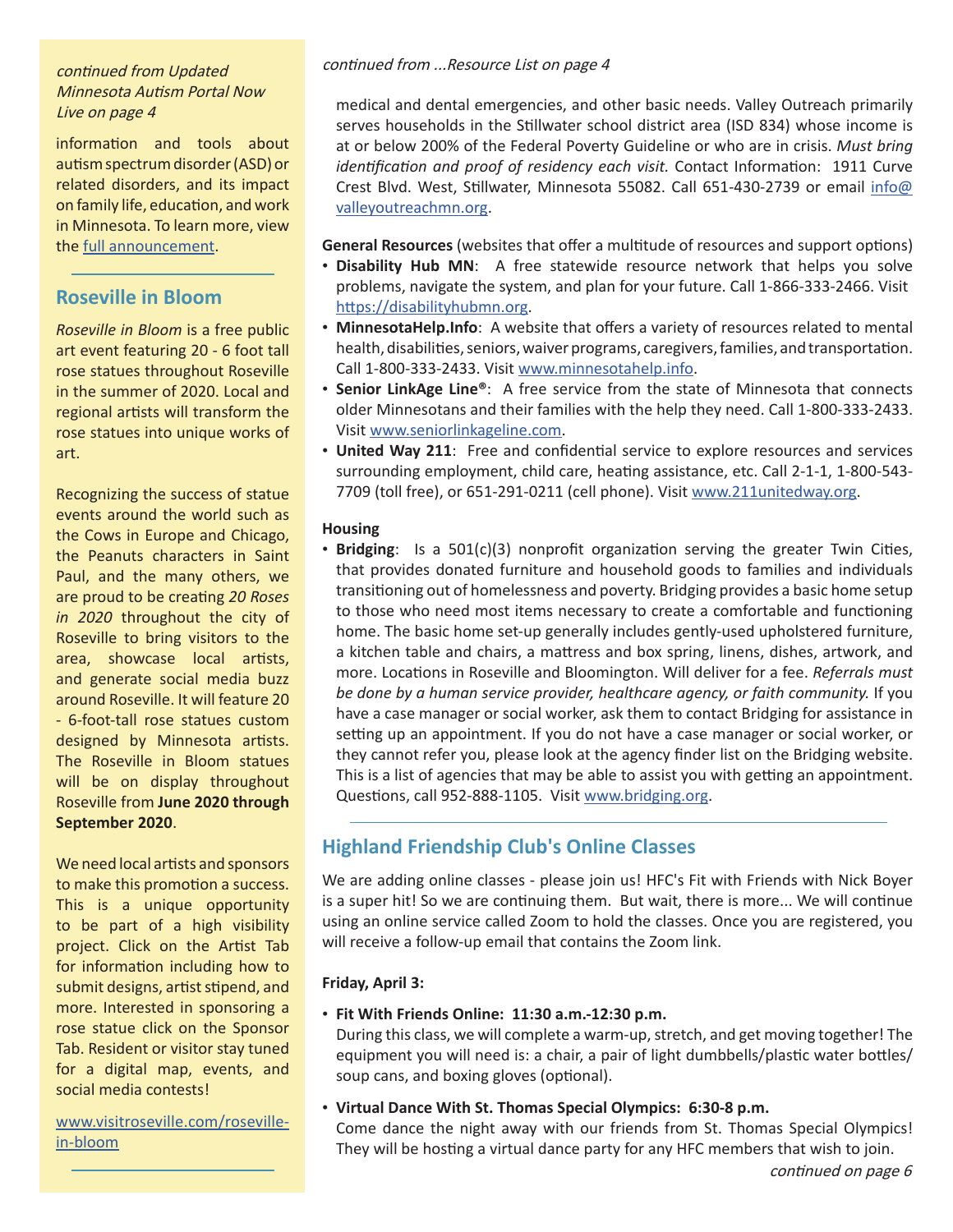# **Walk and Roll Club**

This is a group for parents and caregivers of young adults with special needs who are working on making sure the young adult gets both exercise and an opportunity, however brief, to socialize.

This group initially started out as the Meetup group called, "Connecting Exercise Partners for People With Special Needs," however, we found that the only exercise that we seemed to get interest in was walking and rolling (on a bike or wheelchair). Consequently, we are going to focus on the type of activity that best works with a group.

Walk and roll events will be scheduled by the organizer, but members are welcome and encouraged to schedule their own walking/rolling meetup! The organizer will generally look for meetup locations in the south metro, but members can schedule events for locations elsewhere in the metro area.

### [https://www.meetup.com/Walk](https://www.meetup.com/Walk-and-Roll-Club/)[and-Roll-Club/](https://www.meetup.com/Walk-and-Roll-Club/)

## **VFC Online Classes**

Valley Friendship Club is now offering online classes and activities.

April's classes/activities include:

- At-home Online Scavenger Hunt
- Bingo Night on Zoom
- Cooking with Angelina
- Crafting with Angelina
- Fit Friends (Zoom Call)
- Mindfulness and Meditation
- Online VFC Hangout

### www.valleyfriendshipclub.org/ events

### continued from Highland Friendship Club's Online Classes on page 5

### **Saturday, April 4:**

• Fit With Friends Online: 11:30 a.m.-12:30 p.m.

During this class, we will complete a warm-up, stretch, and get moving together! The equipment you will need is: a chair, a pair of light dumbbells/plastic water bottles/ soup cans, and boxing gloves (optional).

[View classes and register via Active](https://campscui.active.com/orgs/HighlandFriendshipClub?utm_source=Friendship+Club+Newsletter&utm_campaign=f346faf676-EMAIL_CAMPAIGN_2019_11_27_05_34_COPY_24&utm_medium=email&utm_term=0_d1f19b3202-f346faf676-86516019#/selectSessions/2823603). \$10 each.

# **Teen & Young Adults With Autism Improv Class** *(Ages 14-26)*

**Improv Social Skills Class** - Reinforcing Kids' Spontaneous and Creative Selves This is a great class for teens and young adults on the spectrum to have fun, make friends, and laugh. Participants love this class and there is a definite change in selfconfidence after the 8 weeks!

Practice social skills while learning improv. Work on basic scenes, make declarations, and start conversations. Participants build trust, self-confidence, the ability to compromise, and more easily open themselves to other's ideas.

Participants must be group ready and a PCA or guardian must be present if assistance with personal care is needed or need to have medication administered during the activity.

### Saturdays, April 11, 18, 25 and May 2, 16 • 10-11:30 a.m.

*Lutheran Church of Peace,* Maplewood, MN Tuition: 8 weeks of class \$170; after February 15 \$190 (prices reflect cash or check discount)

Questions about classes, call 651-274-3278 or visit [www.justkiddingimprov.com](https://www.justkiddingimprov.com/  )

# **Minnesota Orchestra - Sensory-Friendly Concert**

Join Minnesota Orchestra for an inclusive experience designed for audiences of all ages and abilities, featuring a musician or small ensemble from the Minnesota Orchestra and talented guest musicians from the audience!

### Saturday, May 9 . 10-11:45 a.m.

(Doors open: 10 a.m.  $\bullet$  Concert begins: 11 a.m.  $\bullet$  Concert ends: 11:45 a.m.) *Orchestra Hall*, Minneapolis, MN

Tickets \$6.25 and go on sale to the general public on April 2.

For more information, visit the [website.](https://www.minnesotaorchestra.org/tickets/calendar/eventdetail/1468/-/sensory-friendly-concert-string-quartet)

# **Upcoming PACER Events**

### • **PACER's 6th Annual Unity Awards**

Celebrate those creating a world without bullying! The Unity Awards are presented by The Faces of Change - The Youth Advisory Boards of PACER's National Bullying Prevention Center.

### **Wednesday, May 27**

*PACER Center*, Bloomington, MN

To learn more, visit [www.pacer.org/bullying/getinvolved/unity-awards](https://www.pacer.org/bullying/getinvolved/unity-awards.asp)